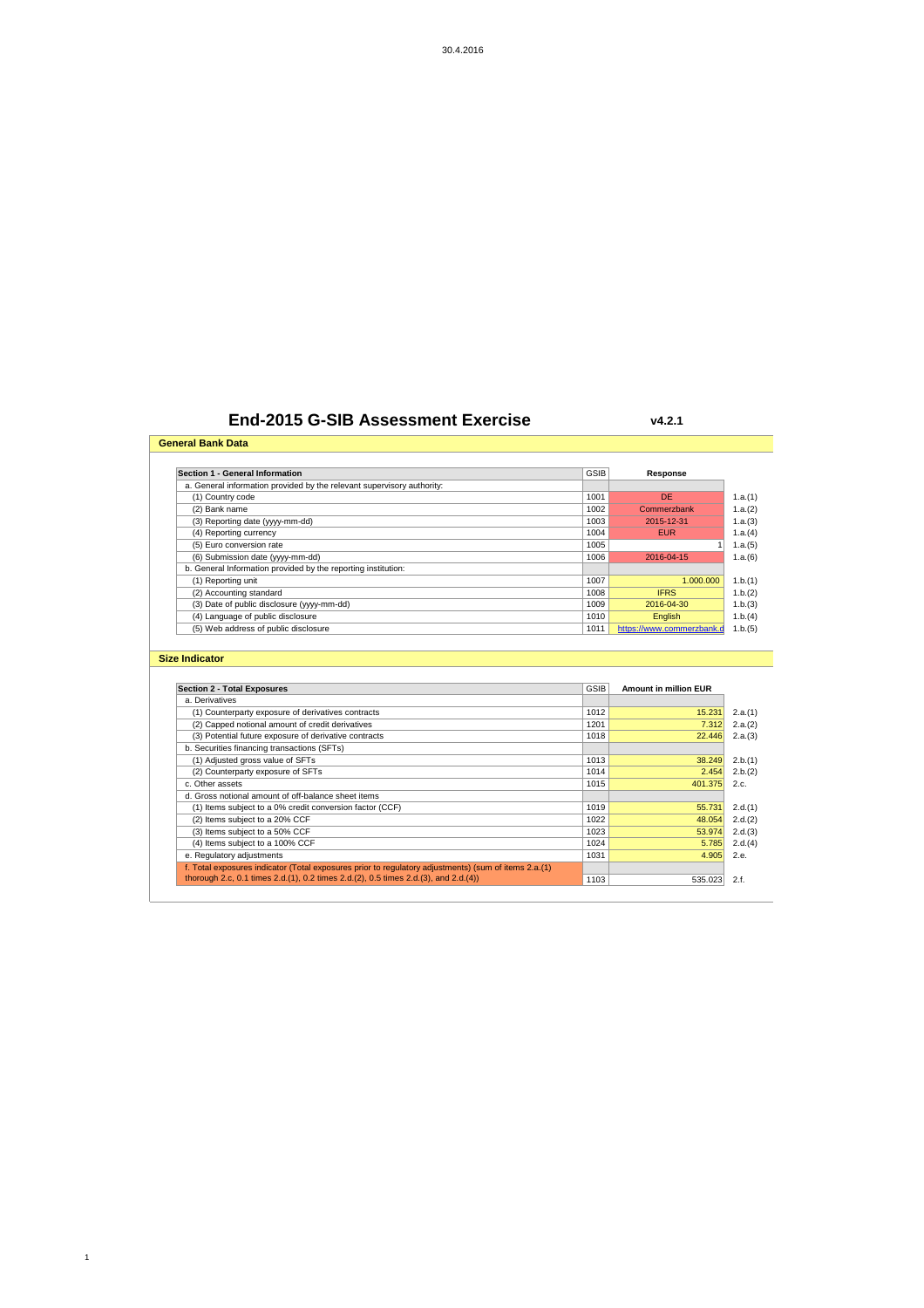| Section 3 - Intra-Financial System Assets                                                                     | <b>GSIB</b>  | <b>Amount in million EUR</b> |                                                             |
|---------------------------------------------------------------------------------------------------------------|--------------|------------------------------|-------------------------------------------------------------|
| a. Funds deposited with or lent to other financial institutions                                               | 1033         | 29.595                       | 3.a.                                                        |
| (1) Certificates of deposit                                                                                   | 1034         | $\overline{0}$               | 3.a.(1)                                                     |
| b. Unused portion of committed lines extended to other financial institutions                                 | 1035         | 11.510                       | 3.b.                                                        |
| c. Holdings of securities issued by other financial institutions:                                             |              |                              |                                                             |
| (1) Secured debt securities                                                                                   | 1036         | 8.967                        | 3.c.(1)                                                     |
| (2) Senior unsecured debt securities                                                                          | 1037         | 14.000                       | 3.c.(2)                                                     |
| (3) Subordinated debt securities                                                                              | 1038         | 231                          | 3.c.(3)                                                     |
| (4) Commercial paper                                                                                          | 1039         | 1.888                        | 3.c.(4)                                                     |
| (5) Equity securities                                                                                         | 1040         | 9.261                        | 3.c.(5)                                                     |
| (6) Offsetting short positions in relation to the specific equity securities included in item 3.c.(5)         | 1041         | 664                          | 3.c.(6)                                                     |
| d. Net positive current exposure of securities financing transactions with other financial institutions       | 1042         | 7.047                        | 3.d.                                                        |
| e. Over-the-counter derivatives with other financial institutions that have a net positive fair value:        |              |                              |                                                             |
| (1) Net positive fair value                                                                                   | 1043         | 23.378                       | 3.e.(1)                                                     |
| (2) Potential future exposure                                                                                 | 1044         | 21.806                       | 3.e.(2)                                                     |
| f. Intra-financial system assets indicator (sum of items 3.a, 3.b through 3.c.(5), 3.d, 3.e.(1), and 3.e.(2), |              |                              |                                                             |
| minus $3.c.(6)$                                                                                               | 1045         | 127.019                      | 3.f.                                                        |
| a. Funds deposited by or borrowed from other financial institutions:                                          |              |                              |                                                             |
| Section 4 - Intra-Financial System Liabilities                                                                | <b>GSIB</b>  | <b>Amount in million EUR</b> |                                                             |
| (1) Deposits due to depository institutions                                                                   | 1046         |                              |                                                             |
| (2) Deposits due to non-depository financial institutions                                                     |              | 29.048                       |                                                             |
|                                                                                                               | 1047         | 65.024                       |                                                             |
| (3) Loans obtained from other financial institutions                                                          | 1105         | $\overline{0}$               |                                                             |
|                                                                                                               | 1048         | $\mathbf{0}$                 | 4.b.                                                        |
| b. Unused portion of committed lines obtained from other financial institutions                               | 1049         | 1.881                        | 4.c.                                                        |
| c. Net negative current exposure of securities financing transactions with other financial institutions       |              |                              |                                                             |
| d. Over-the-counter derivatives with other financial institutions that have a net negative fair value:        | 1050         | 28.086                       |                                                             |
| (1) Net negative fair value                                                                                   |              |                              |                                                             |
| (2) Potential future exposure                                                                                 | 1051<br>1052 | 16.720                       | 4.e.                                                        |
| e. Intra-financial system liabilities indicator (sum of items 4.a.(1) through 4.d.(2))                        |              | 140.759                      |                                                             |
|                                                                                                               |              |                              |                                                             |
|                                                                                                               | <b>GSIB</b>  | <b>Amount in million EUR</b> |                                                             |
| <b>Section 5 - Securities Outstanding</b><br>a. Secured debt securities                                       | 1053         | 20.323                       | 5.a.                                                        |
| b. Senior unsecured debt securities                                                                           | 1054         | 18.846                       | 5.b.                                                        |
| c. Subordinated debt securities                                                                               | 1055         | 12.647                       | 5.c.                                                        |
| d. Commercial paper                                                                                           | 1056         | 3.578                        | 4.a.(1)<br>4.a.(2)<br>4.a.(3)<br>4.d.(1)<br>4.d.(2)<br>5.d. |
| e. Certificates of deposit                                                                                    | 1057         | 1.872                        | 5.e.                                                        |
| f. Common equity<br>g. Preferred shares and any other forms of subordinated funding not captured in item 5.c. | 1058<br>1059 | 11.985<br>$\mathbf{0}$       | 5.f.<br>5.g.                                                |

2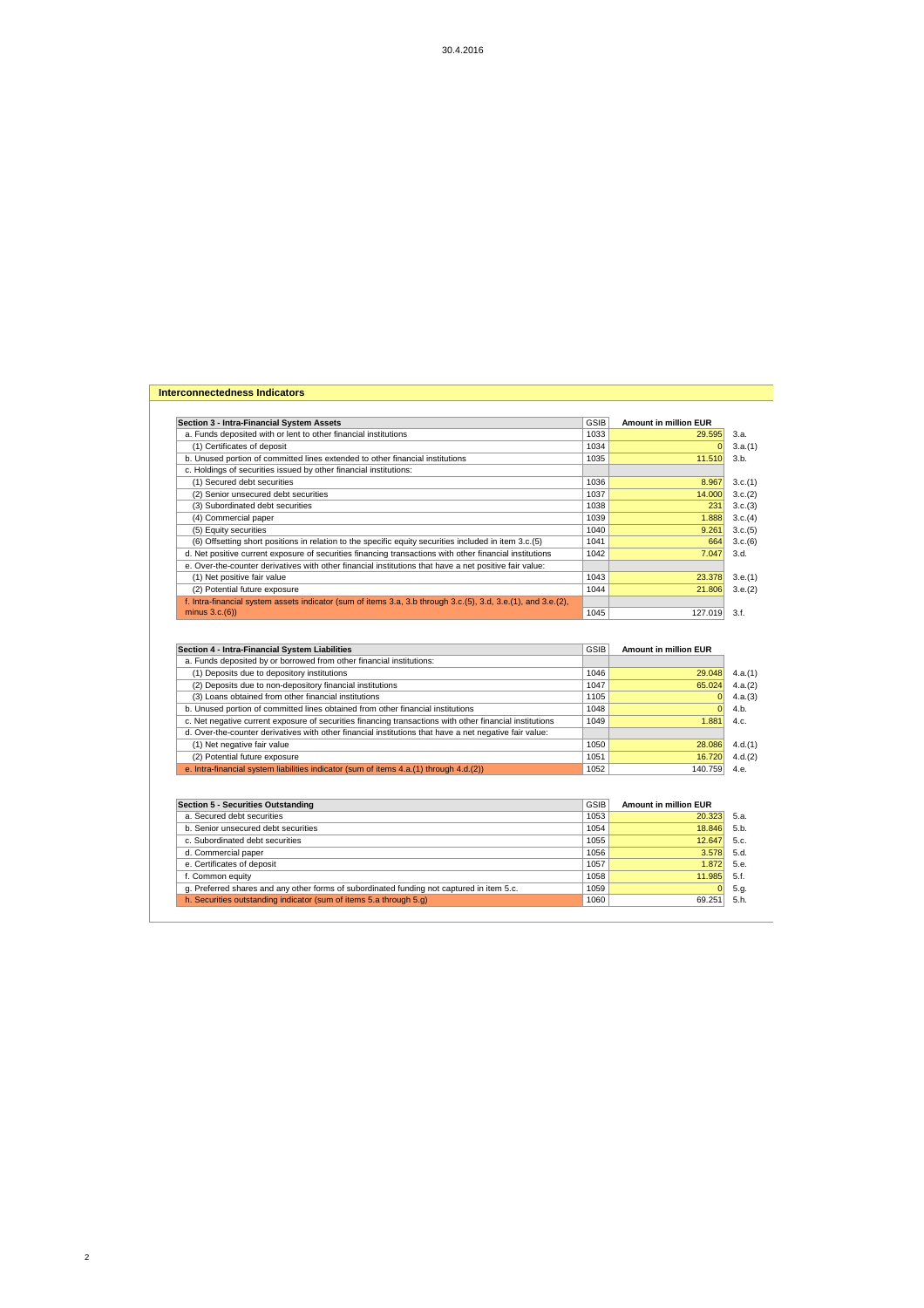| 1067<br>1068<br>1069<br>1070<br>1071<br>1072<br>1073<br><b>GSIB</b><br>1074<br><b>GSIB</b><br>1075<br>1076<br>1077 | 986.256<br>46.405<br>100<br>125.377<br>28.869<br>9.350.915<br>29.353.770<br><b>Amount in million EUR</b><br>78.278<br><b>Amount in million EUR</b><br>2.190<br>34.319<br>36.509 |
|--------------------------------------------------------------------------------------------------------------------|---------------------------------------------------------------------------------------------------------------------------------------------------------------------------------|
|                                                                                                                    |                                                                                                                                                                                 |
|                                                                                                                    |                                                                                                                                                                                 |
|                                                                                                                    |                                                                                                                                                                                 |
|                                                                                                                    |                                                                                                                                                                                 |
|                                                                                                                    |                                                                                                                                                                                 |
|                                                                                                                    |                                                                                                                                                                                 |
|                                                                                                                    |                                                                                                                                                                                 |
|                                                                                                                    |                                                                                                                                                                                 |
|                                                                                                                    |                                                                                                                                                                                 |
|                                                                                                                    |                                                                                                                                                                                 |
|                                                                                                                    |                                                                                                                                                                                 |
|                                                                                                                    |                                                                                                                                                                                 |
|                                                                                                                    |                                                                                                                                                                                 |
|                                                                                                                    |                                                                                                                                                                                 |
|                                                                                                                    |                                                                                                                                                                                 |
|                                                                                                                    |                                                                                                                                                                                 |
|                                                                                                                    |                                                                                                                                                                                 |
|                                                                                                                    |                                                                                                                                                                                 |
|                                                                                                                    |                                                                                                                                                                                 |
| <b>GSIB</b>                                                                                                        | <b>Amount in million EUR</b>                                                                                                                                                    |
| 1078                                                                                                               | 2.590.654                                                                                                                                                                       |
| 1079                                                                                                               | 2.009.887                                                                                                                                                                       |
| 1080                                                                                                               | 4.600.541                                                                                                                                                                       |
|                                                                                                                    |                                                                                                                                                                                 |
|                                                                                                                    |                                                                                                                                                                                 |
| <b>GSIB</b>                                                                                                        | <b>Amount in million EUR</b>                                                                                                                                                    |
| 1081                                                                                                               | 41.031                                                                                                                                                                          |
|                                                                                                                    | 46.203                                                                                                                                                                          |
|                                                                                                                    |                                                                                                                                                                                 |
| 1083                                                                                                               | 41.247                                                                                                                                                                          |
| 1084                                                                                                               | 16.329                                                                                                                                                                          |
| 1085                                                                                                               | 29.658                                                                                                                                                                          |
|                                                                                                                    | 1082                                                                                                                                                                            |

**Section 6 - Payments made in the reporting year (excluding intragroup payments)** GSIB **Amount in million EUR**<br> **a.** Australian dollars (AUD) 6.a.<br> **b.** Brazilian real (BRL) 6.b.<br> **c.** Canadian dollars (CAD) 6.c.<br> **dollars** a. Australian dollars (AUD) 1061 50.460 6.a. b. Brazilian real (BRL) 1062 1 6.b. c. Canadian dollars (CAD) 1063 110.540 6.c. d. Swiss francs (CHF) 1064 186.722 6.d. e. Chinese yuan (CNY) 293.509 6.e.

**Substitutability/Financial Institution Infrastructure Indicators**

3